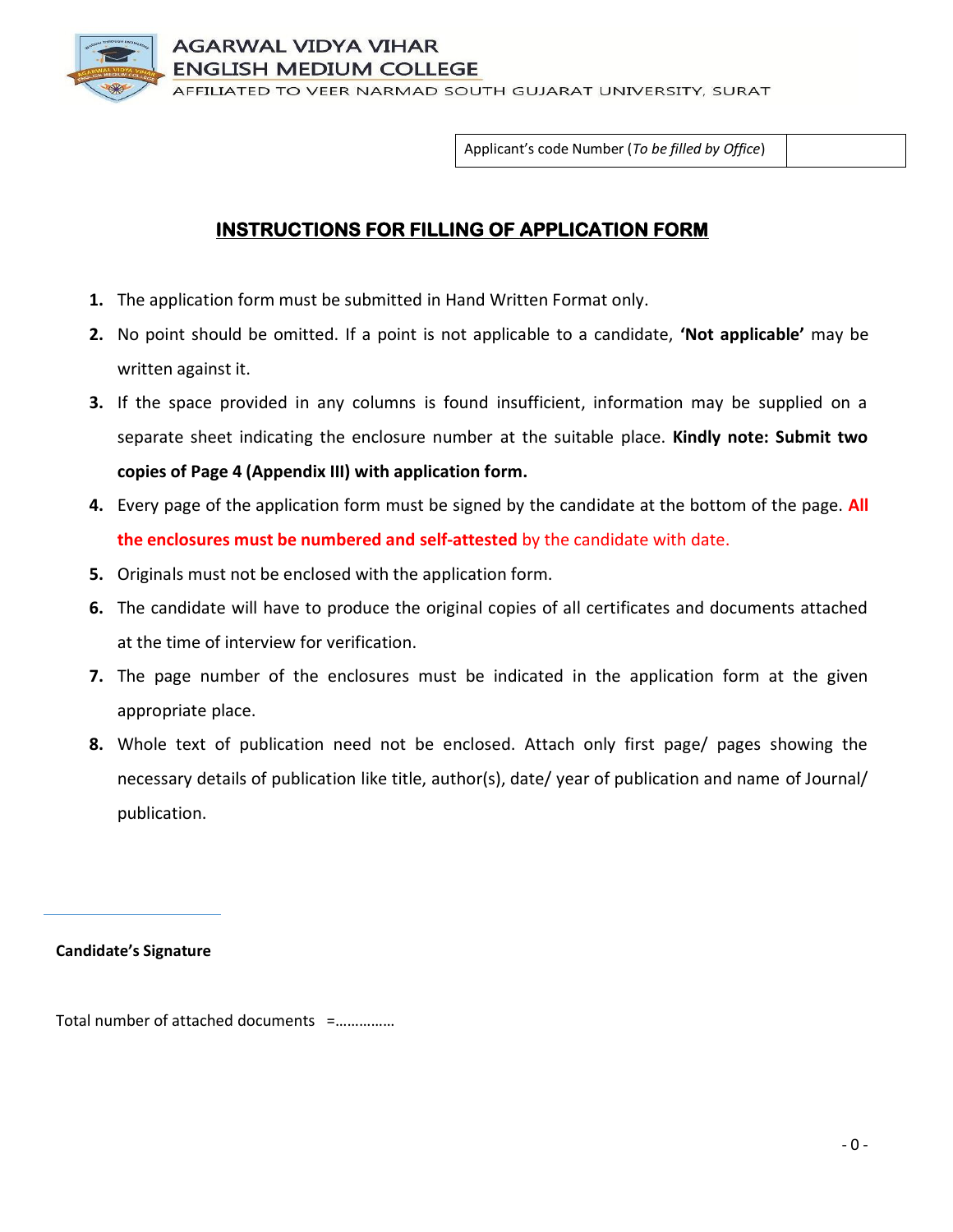

### **AGARWAL VIDYA VIHAR ENGLISH MEDIUM COLLEGE**

AFFILIATED TO VEER NARMAD SOUTH GUJARAT UNIVERSITY, SURAT

#### **APPLICATION FORM**

To, The President, Agarwal Samaj Vidya Vihar Trust, Surat  $-7$ .

**Subject**: Application Form

Respected Sir,

Kindly accept my application for:

| Post to which<br>applied:                      | Assistant Professor / Visiting Faculty (Strike off, whichever not applicable). |                                |                                      |  |         |            |
|------------------------------------------------|--------------------------------------------------------------------------------|--------------------------------|--------------------------------------|--|---------|------------|
| Applied in the<br>Subject:                     |                                                                                |                                |                                      |  |         |            |
| Advt.Referred                                  | <b>Newspaper Name:</b>                                                         |                                | Date:                                |  |         |            |
| Full Name of the<br>Candidate:                 |                                                                                |                                |                                      |  |         |            |
| Gender:                                        |                                                                                | Father's Name:                 |                                      |  |         |            |
| Father's<br>Occupation:                        |                                                                                |                                | Religion:                            |  |         |            |
| Category:                                      |                                                                                | GENERAL / SC / ST / OBC / PH / | OTHERS:                              |  |         |            |
| Date of Birth:                                 |                                                                                |                                | Place of Birth:                      |  |         |            |
| Nationality:                                   |                                                                                |                                |                                      |  |         |            |
| Address for<br>Communication with<br>PIN code: |                                                                                |                                |                                      |  |         |            |
| <b>Permanent Address</b><br>with PIN code:     |                                                                                |                                |                                      |  |         |            |
| Mobile<br>Number:                              |                                                                                |                                | Telephone<br>number if any?          |  |         |            |
| E-mail:                                        |                                                                                |                                |                                      |  | PAN No: |            |
| Present<br>Designation:                        |                                                                                |                                | Pay Scale:                           |  |         |            |
| Aadhaar Card No.                               |                                                                                |                                | Membership in<br>professional bodies |  |         |            |
| UG-Course                                      |                                                                                |                                | UG-Specialization                    |  |         |            |
| PG-Course                                      |                                                                                |                                | PG-Specialization                    |  |         |            |
| Ph.D.: YES / NO                                | Year of Award:                                                                 |                                | Subject or Area:                     |  |         |            |
| NET/GSET: YES / NO                             |                                                                                |                                | Subject:                             |  |         | $\sim 1$ - |

*Please affix your latest passport size self-attested photograph*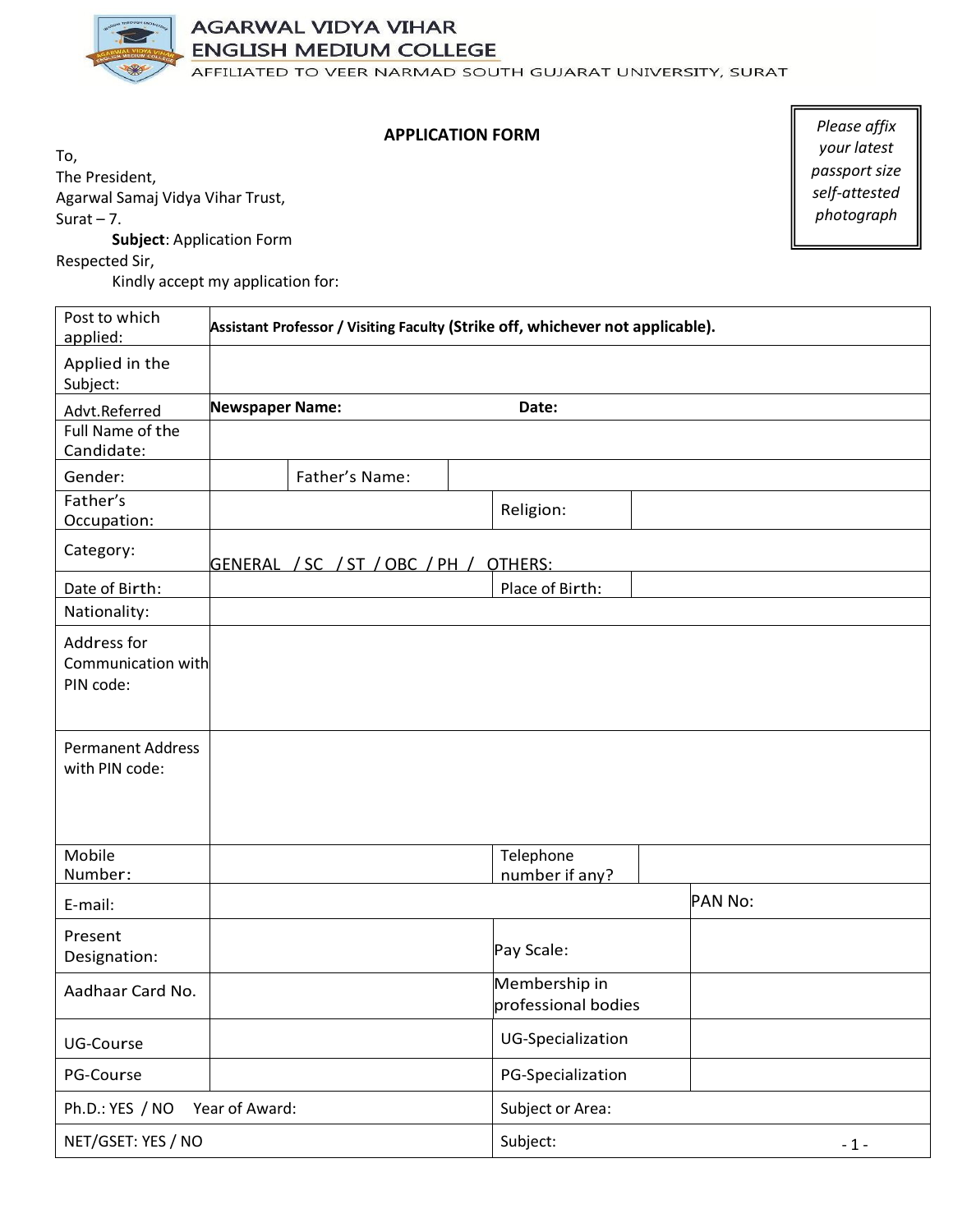### **EDUCATIONAL BACKGROUND**

| Sr. No.     | <b>Degree</b> | Institute | <b>Board/University</b> | Year of        | <b>Class or</b> | Subject | Proof      | <b>REMARK</b> |
|-------------|---------------|-----------|-------------------------|----------------|-----------------|---------|------------|---------------|
|             |               |           |                         | <b>Passing</b> | Percentage      |         | on<br>Page |               |
|             |               |           |                         |                | / GPA           |         | No.        |               |
| <b>SSC</b>  |               |           |                         |                |                 |         |            |               |
| <b>HSC</b>  |               |           |                         |                |                 |         |            |               |
| UG          |               |           |                         |                |                 |         |            |               |
|             |               |           |                         |                |                 |         |            |               |
| PG          |               |           |                         |                |                 |         |            |               |
|             |               |           |                         |                |                 |         |            |               |
| M. Phil     |               |           |                         |                |                 |         |            |               |
| PhD         |               |           |                         |                |                 |         |            |               |
| NET /       |               |           |                         |                |                 |         |            |               |
| <b>GSET</b> |               |           |                         |                |                 |         |            |               |
| Diploma     |               |           |                         |                |                 |         |            |               |
| Other       |               |           |                         |                |                 |         |            |               |

#### **EMPLOYMENT HISTORY:**

| Sr. No.                                         | <b>Name of Institute</b>                                                                              |                                                     |  | Post<br>(Full-time,<br>Contractual,<br>Ad-hoc, Visiting) | Scale of<br>Pay |    | <b>From Date</b>   | <b>To Date</b> | <b>Total</b><br>Period<br>(YY/MM/DD) |
|-------------------------------------------------|-------------------------------------------------------------------------------------------------------|-----------------------------------------------------|--|----------------------------------------------------------|-----------------|----|--------------------|----------------|--------------------------------------|
| <b>Total</b><br><b>Experience till</b><br>date: |                                                                                                       | Full-time /<br>Contractual:<br>(Through University) |  | (YY/MM/DD)                                               |                 |    | Ad-hoc / Visiting: | (YY/MM/DD)     |                                      |
|                                                 | I've got No Objection certificate from my present employer (Tick)<br><b>Present Salary Structure:</b> |                                                     |  | Yes                                                      |                 | No |                    |                |                                      |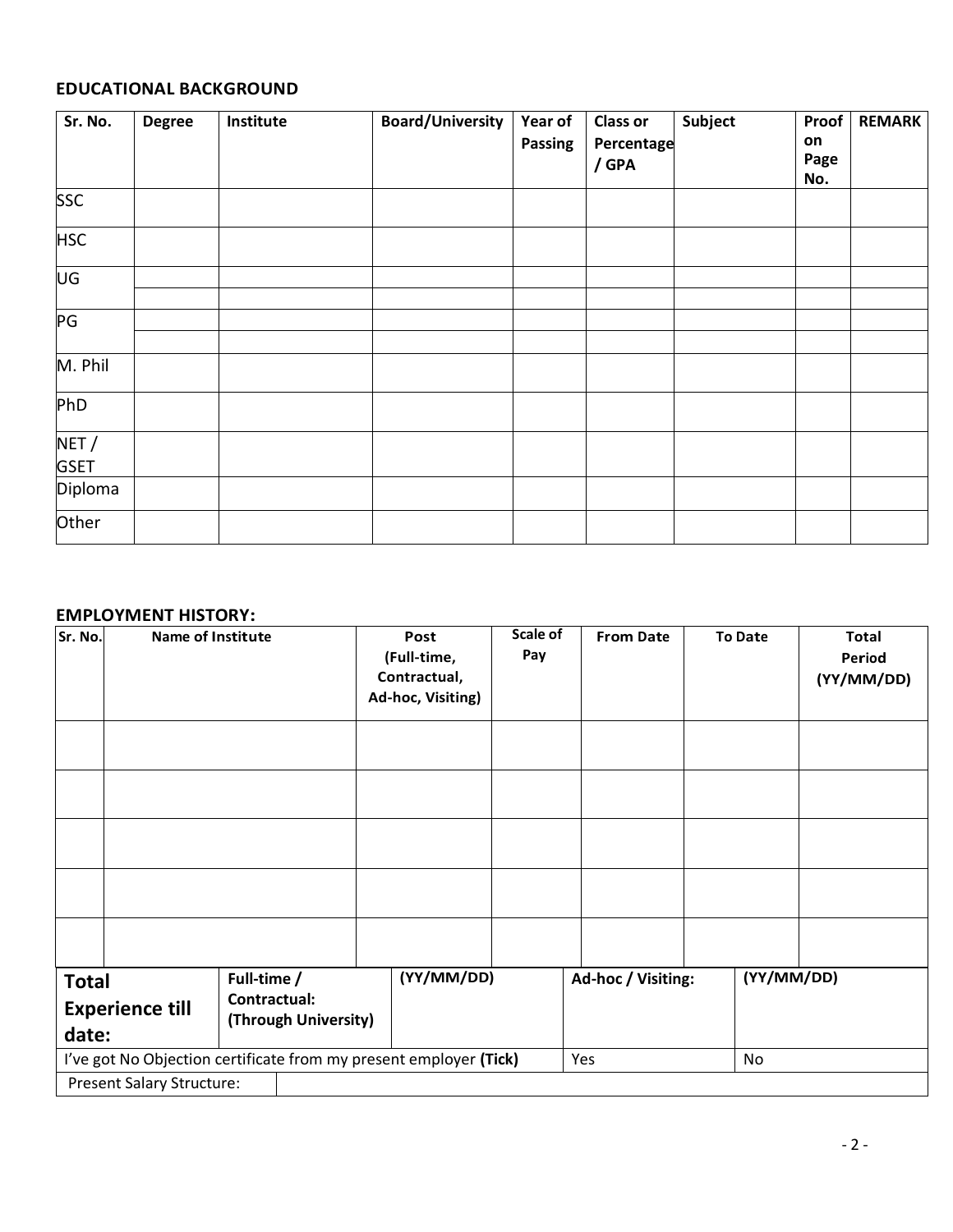### **Publications**

| Sr.<br>No.   | <b>Category of Publication</b>                                                                              | Give<br><b>Numbers</b><br>only |
|--------------|-------------------------------------------------------------------------------------------------------------|--------------------------------|
| a            | Number of research paper published in standard referred journal/ referred proceedings:                      |                                |
| $\mathsf{b}$ | Number of books published with ISBN No.:                                                                    |                                |
| $\mathsf{C}$ | Number of Chapters contributed in Books with ISBN No.:                                                      |                                |
| d            | Number of edited books published with ISBN No.:                                                             |                                |
| e            | Number of Mass awareness literature (booklet) published:                                                    |                                |
| f            | Number of popular article/ non-referred proceeding paper, book chapter, presented<br>extended summary, etc. |                                |

Give detailed information for various types of publications as mentioned above in tabular form with separate table for each category of publications. If necessary, the format of the table given below may be suitably amended to suit the type of publications. Add sheet as required in format.

|     | Sr. Author(s) | Title of paper | Name of Journal / | Volume/ Issue/     | Year of    | UGC listed | Proof on |
|-----|---------------|----------------|-------------------|--------------------|------------|------------|----------|
| No. |               | /publication   | publisher         | <b>ISBN</b> / ISSN | publishing | No.        | Page No. |
|     |               |                |                   |                    |            |            |          |
|     |               |                |                   |                    |            |            |          |
|     |               |                |                   |                    |            |            |          |
|     |               |                |                   |                    |            |            |          |
|     |               |                |                   |                    |            |            |          |

### **Extra/Co – Curricular activities:**

| <b>Nature of Activity</b>                                                | <b>Achievement Details</b> | Proof    | at |
|--------------------------------------------------------------------------|----------------------------|----------|----|
|                                                                          |                            | Page No. |    |
| (a) Participated at National/State/ University level in games and sports |                            |          |    |
| (b) Participated at National/State/ University level in Cultural Fest    |                            |          |    |
| (c) NCC 'C' certificate and NSS camp                                     |                            |          |    |
| (d) Other:                                                               |                            |          |    |
| (e) Hobbies:                                                             |                            |          |    |

I, hereby declare that all the information given above is true to my knowledge.

Place: Signature: Signature: Signature: Signature: Signature: Signature: Signature: Signature: Signature: Signature: Signature: Signature: Signature: Signature: Signature: Signature: Signature: Signature: Signature: Signat Date: Candidate's Name: